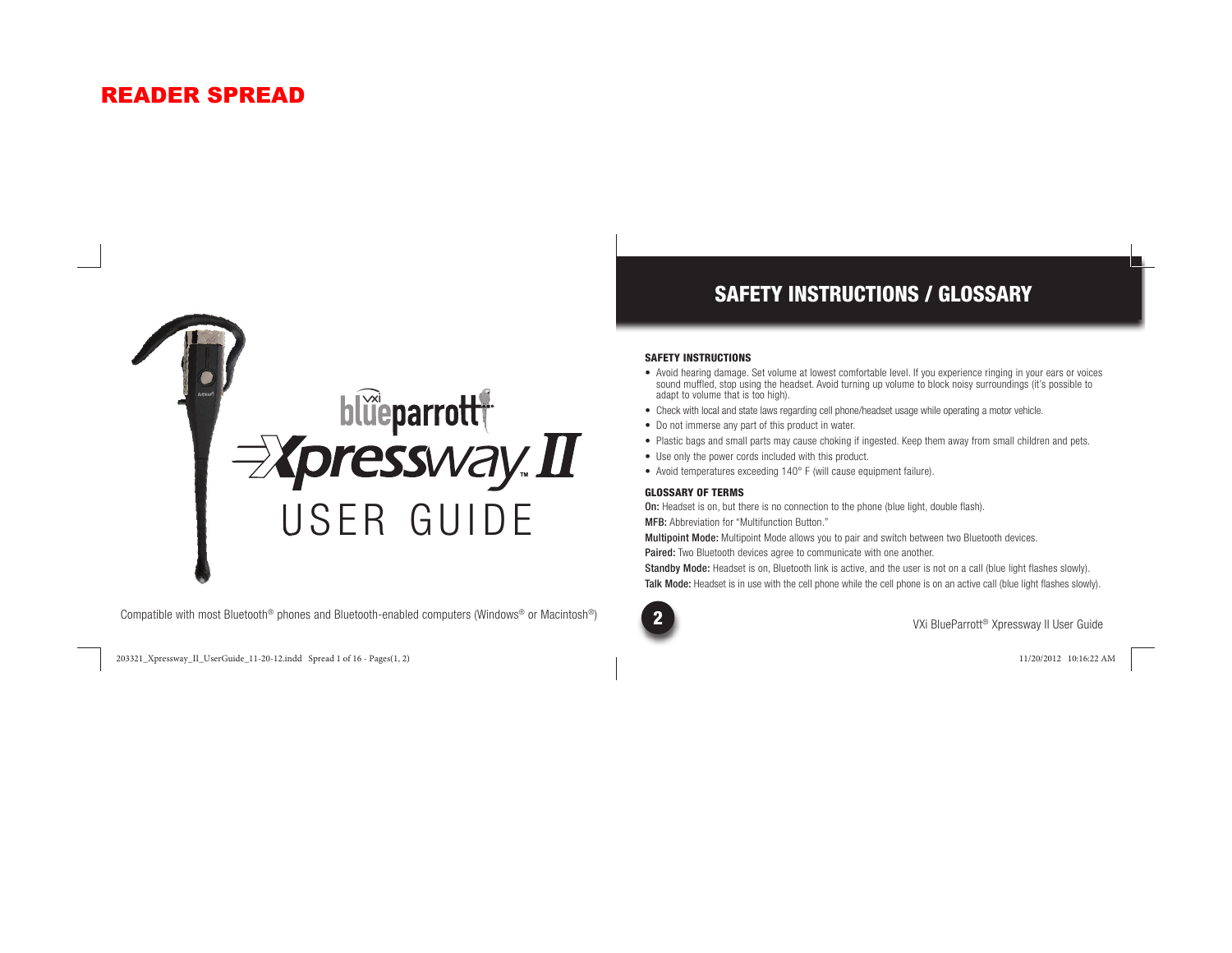## TABLE OF CONTENTS

- **4** Package Contents
- **5** Proper Fit and Placement
- **6** Other Wearing Styles
- **7** Charging the Headset
- **8** Battery Power Indicators
- **9** Headset Controls
- **10** On/Standby/Off
- **11** Pairing with a Phone
- **12** Pairing with a Computer
- **13** Multiple Device Pairing
- **14** Multipoint Mode
- **16** Proximity Pairing **17** Making a Call
- **18** Answering a Call
- **19** Operation While Using the Charger/Adapter
- **20** Additional Functions
	- Last Number Redial
	- Rejecting a Call
	- Voice DialTransfer Audio
	- Turn Indicator Lights On/Off
- Automatic BluetoothConnection
- **22** Reset Paired Devices List
- **23** Call Waiting/ Rejecting a Call
- **24** Specifications
- **25** Functions & Indicators
- **29** Warranty
- **30** FCC Notice to Users
- **31** IC Notice to Canadian Users
- 1. BlueParrott Xpressway II Wireless Headset
- 2. Ear Hook Wearing Style
- 3. Behind-the-Neck Wearing Style
- 4. Over-the-Head Wearing Style
- 5. Ear Cushions
- 6. Cheek Pad
- 7. USB Cord
- 8. Auto DC Charger
- 9. User Guide (not shown)



1

PACKAGE CONTENTS

VXi BlueParrott® Xpressway II User Guide

VXi BlueParrott® Xpressway II User Guide <sup>3</sup>

203321\_Xpressway\_II\_UserGuide\_11-20-12.indd Spread 2 of 16 - Pages(3, 4) 03321\_Xpressway\_II\_UserGuide\_11-20-12.indd 11/20/2012 10:16:31 AM 1/20/2012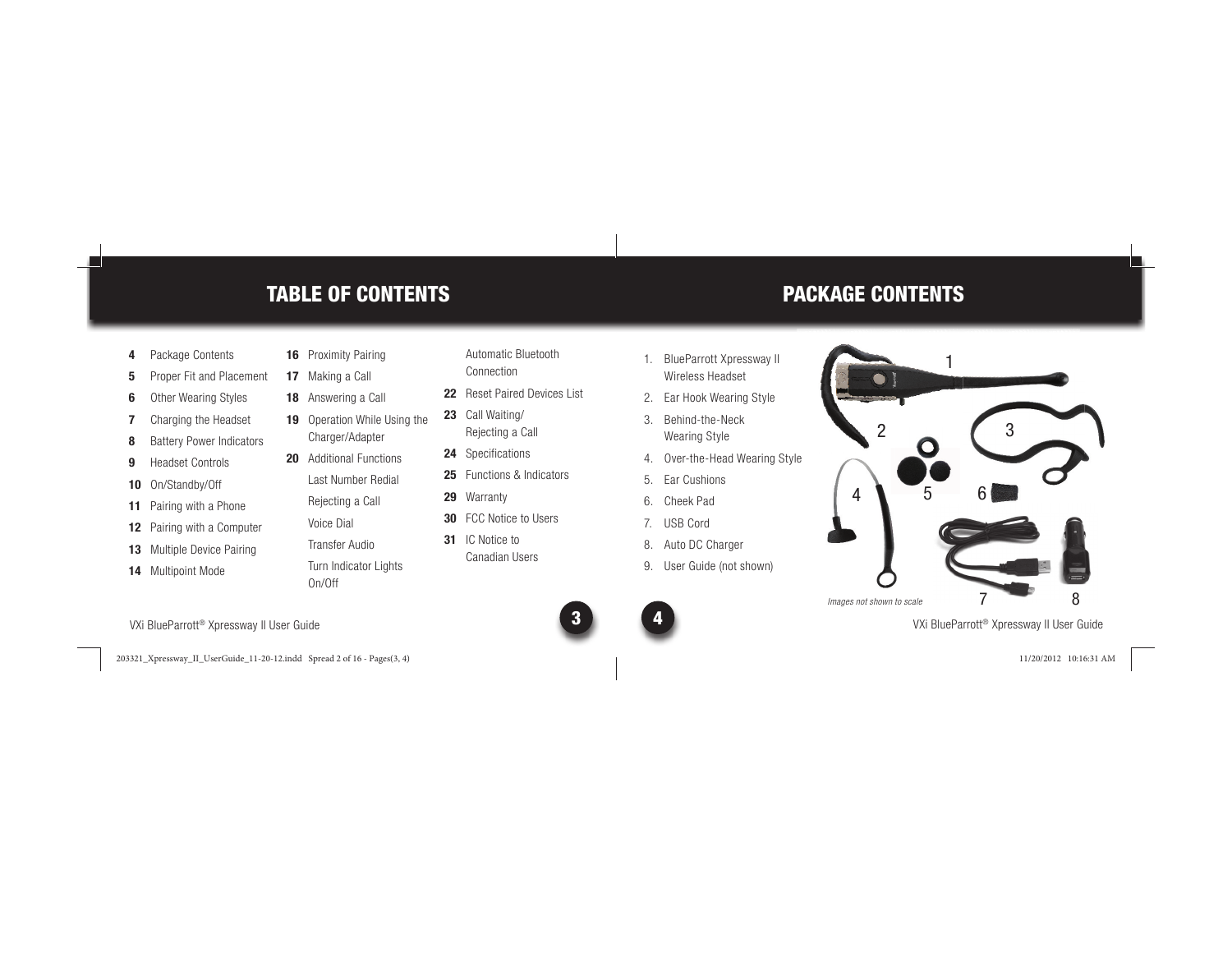## PROPER FIT AND PLACEMENT

OTHER WEARING STYLES

Position the microphone near the corner of your mouth, to ensure you receive the full benefit of our noise-canceling technology. Positioning is important; small adjustments in microphone placement can improve performance.

The BlueParrott<sup>®</sup> Xpressway II is designed to be customized for your ear. Place the ear hook over your ear and mold it so it fits securely and comfortably.

Three sizes of ear cushions are included. Choose the size and type that give you the optimal fit and comfort.

**Over-the-ear wearing style:** Attach to ear hook as shown. Add foam or rubber ear cushion and optional foam cheek pad.





*Optional cheek pad goes here*

VXi BlueParrott® Xpressway II User Guide <sup>5</sup>

203321\_Xpressway\_II\_UserGuide\_11-20-12.indd Spread 3 of 16 - Pages(5, 6) 03321\_Xpressway\_II\_UserGuide\_11-20-12.indd 11/20/2012 10:16:35 AM 1/20/2012

**Over-the-head wearing style:** Attach to headband as shown. Add foam or rubber ear cushion.







**Behind-the-neck wearing style:** Attach to headband as shown. Add foam or rubber ear cushion.





*Optional cheek pad goes here*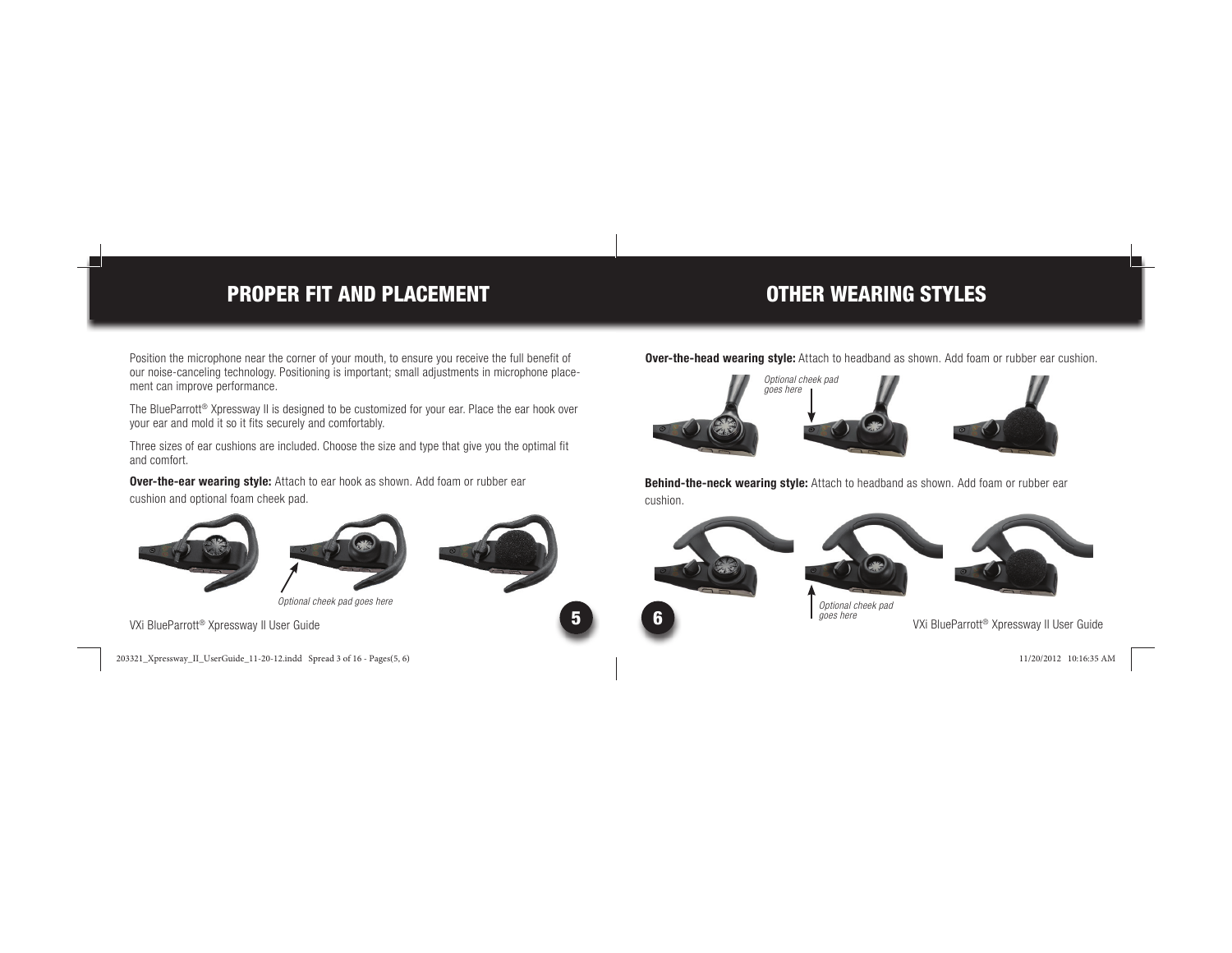## CHARGING THE HEADSET

Connect charger cord into the headset's charging port. The MFB's indicator light may turn blue for several seconds while the headset determines the level of charge the battery is holding. *Do not* remove the headset from the charger. If the headset is *not* fully charged, the indicator will turn RED within a short period (less than 3 minutes). When the indicator turns blue—and *stays* blue—the unit is fully charged. It could take approximately 2.5 hours to achieve a complete charge.

*NOTE: An optional* AC Charger Kit *is also available through your retailer or online at www.vxicorp.com.*

VXi BlueParrott® Xpressway II User Guide <sup>7</sup>

203321\_Xpressway\_II\_UserGuide\_11-20-12.indd Spread 4 of 16 - Pages(7, 8) 03321\_Xpressway\_II\_UserGuide\_11-20-12.indd 11/20/2012 10:16:39 AM 1/20/2012





## BATTERY POWER INDICATORS

While charging, the MFB's indicator light shows the level of battery power on your BlueParrott Xpressway II as follows:

**Blue light:** Fully charged. Over 7 hours' talk time.

**Red light:** Less than a full charge.

For best performance, keep charging headset when not in use.



*Indicator Light*

VXi BlueParrott® Xpressway II User Guide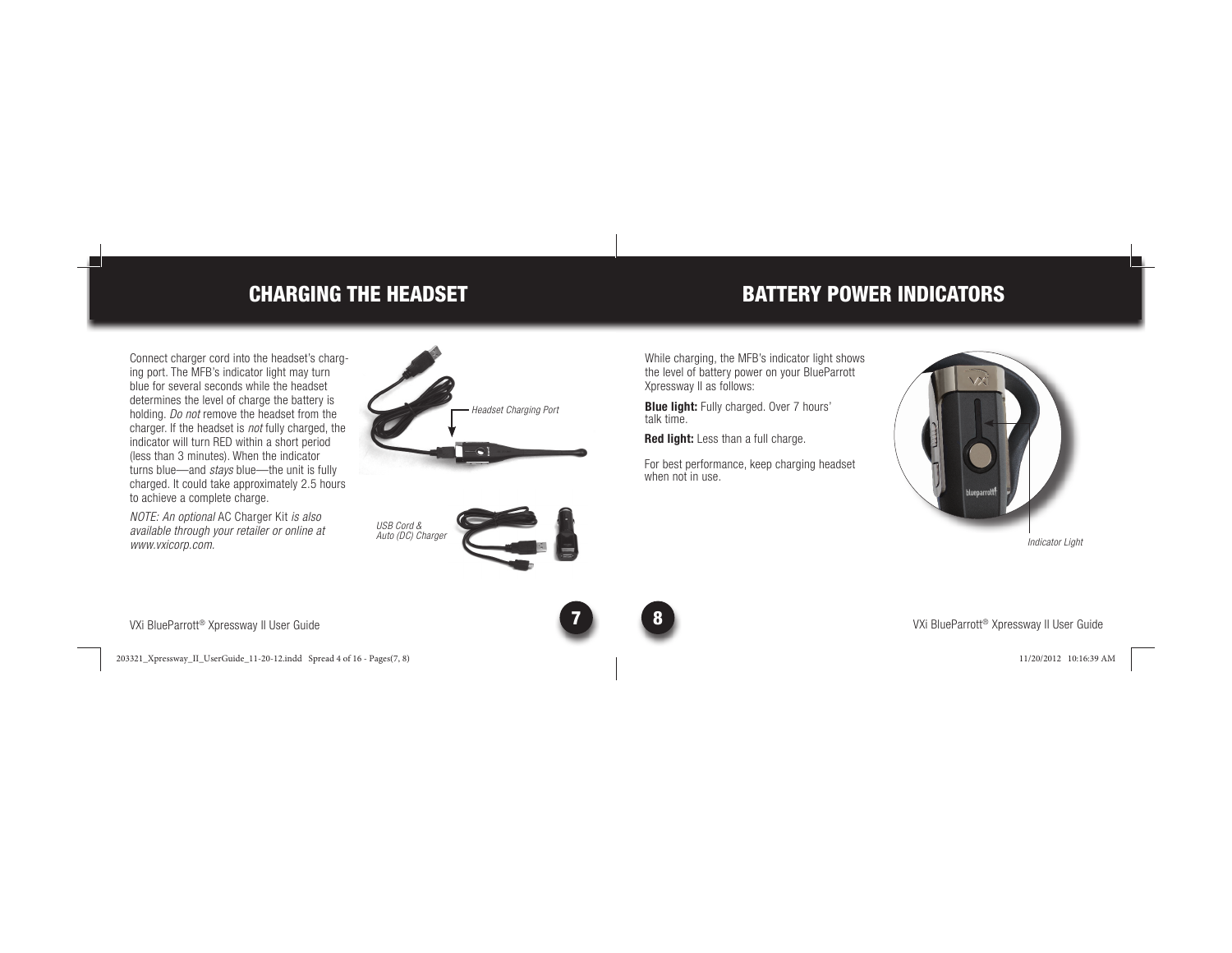## HEADSET CONTROLS

**Volume Increase:** Quickly press and release the Volume Up/Mute button. Repeat until desired volume is attained.

**Volume Decrease: Quickly press and release** the Volume Down button. Repeat until desired volume is attained.

Microphone Mute/Un-Mute While on a call, hold down the Volume Up/Mute button for 2 seconds until you hear a beep. A mute reminder beep will be heard every 10 seconds. *Repeat to un-mute*.



ON / STANDBY / OFF

**Turn Headset On:** Hold down the MFB for approximately 2-3 seconds until you hear a voice prompt, "Power on." The blue light will flash twice every second.

Standby Mode: Once the headset is turned on (after the initial pairing), it will attempt to connect to the last device that it was paired with, putting itself into standby mode. (The headset can also be put into standby mode with a quick press and release of the MFB). The blue light will flash indicating an active Bluetooth link. The headset will give a voice prompt, "Your headset is connected."

Turn Headset Off (conserves battery power): Hold down the MFB for approximately 3-4 seconds until you hear a voice prompt, "Power off." A red light will flash 4 times and the headset will turn off.

VXi BlueParrott® Xpressway II User Guide <sup>9</sup>

203321\_Xpressway\_II\_UserGuide\_11-20-12.indd Spread 5 of 16 - Pages(9, 10) 03321\_Xpressway\_II\_UserGuide\_11-20-12.indd 11/20/2012 10:16:41 AM 1/20/2012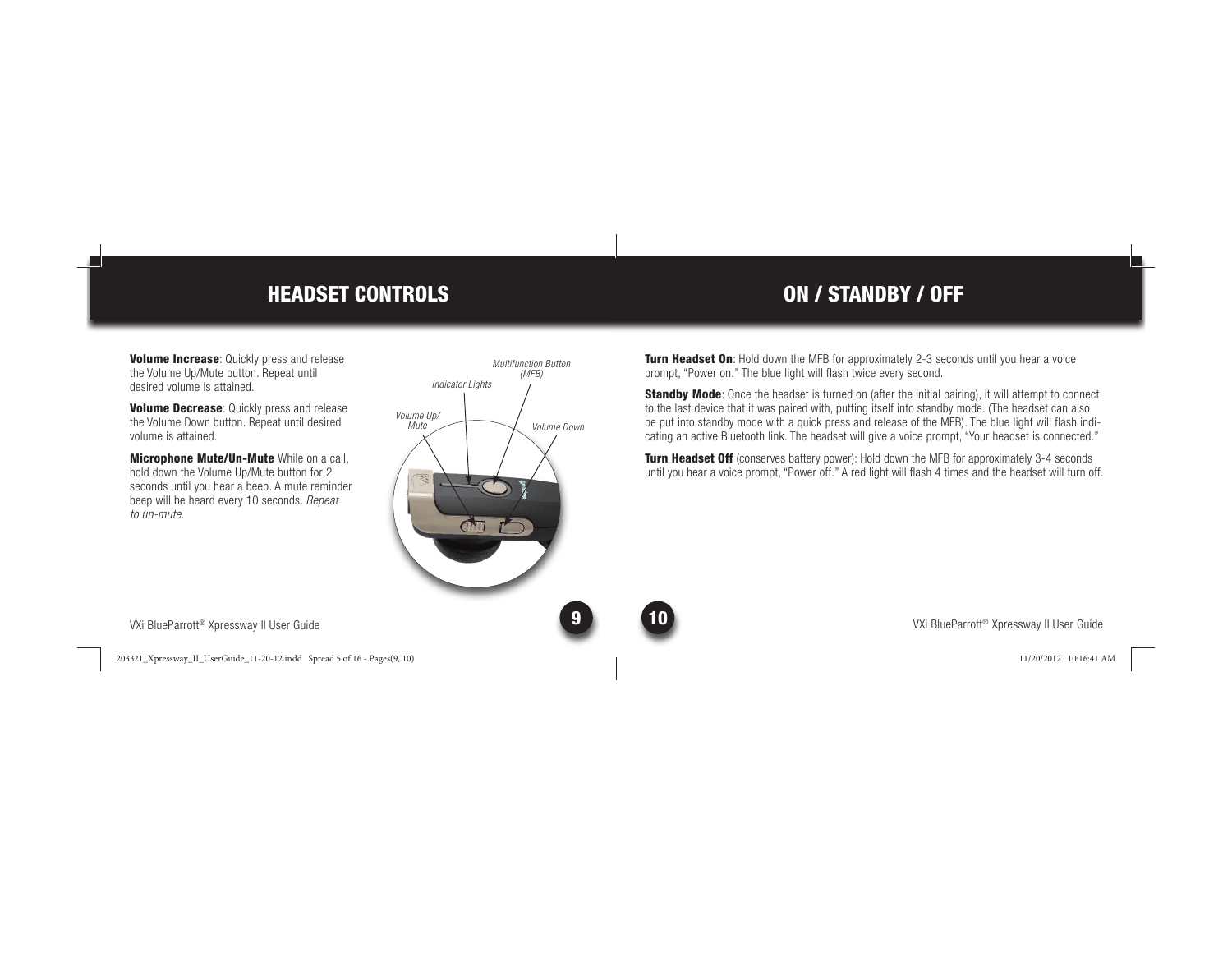## PAIRING WITH A PHONE

Keep headset and phone no less than 3 inches and no more than 3 feet apart while pairing. Keep other Bluetooth devices at least 50 feet away, or turn them off. *NOTE: The headset can be paired with up to 8 different devices but can only be connected to one at a time. It can only switch back and forth between 2 devices in Multipoint Mode.*

- 1. Turn headset off (page 10).
- 2. Press the MFB until the light rapidly flashes blue and you hear the audio prompt "Power On" and keep holding until you hear "Discovering." *IMPORTANT: Wait for all audio prompts and the blue, rapidly flashing light. This may take up to 8–10 seconds.* Release the MFB.
- 3. Put your cellular phone into Bluetooth Search/Scan Mode per the manufacturer's instructions.
- 4. Wait while the devices discover each other: This could take up to 2 minutes. Once the phone discovers the headset, select "Pair" and enter a passcode of "0000" if instructed. Once pairing is complete the headset's rapid blue light will stop flashing and the phone will prompt you to 'connect' to the headset. Enter "Yes" on the phone to connect to the headset. When connected, you'll hear the voice prompt, "Your headset is connected," and the blue light will flash slowly (once every 3-4 seconds), indicating that the headset is in Standby Mode and ready to make or receive calls.

VXi BlueParrott® Xpressway II User Guide

203321\_Xpressway\_II\_UserGuide\_11-20-12.indd Spread 6 of 16 - Pages(11, 12) 03321\_Xpressway\_II\_UserGuide\_11-20-12.indd 11/20/2012 10:16:41 AM 1/20/2012

## PAIRING WITH A COMPUTER

Keep headset and computer no less than 3 inches and no more than 3 feet apart while pairing. Keep all other Bluetooth devices at least 50 feet away, or turn them off.

- 1. Turn headset off (page 10).
- 2. Open the computer's Bluetooth connection manager.
- 3. Put headset into pairing mode (page 11).
- 4. Instruct Bluetooth connection manager application to discover Bluetooth device. Enter passcode "0000" when prompted.
- 5. Wait while the devices discover each other. This could take up to 2 minutes. Once paired, the headset's blue light will flash.
- 6. After pairing is complete, a headset icon will appear in the computer's Bluetooth connection manager window. To connect the headset, use the mouse to right click on the headset icon and select "connect." Once connected you should hear the voice prompt, "Your headset is connected."
- 7. To disconnect, use the mouse to right click on the headset icon and select "disconnect" or power off the headset. If you select "disconnect" you should hear the voice prompt, "Your headset is disconnected."

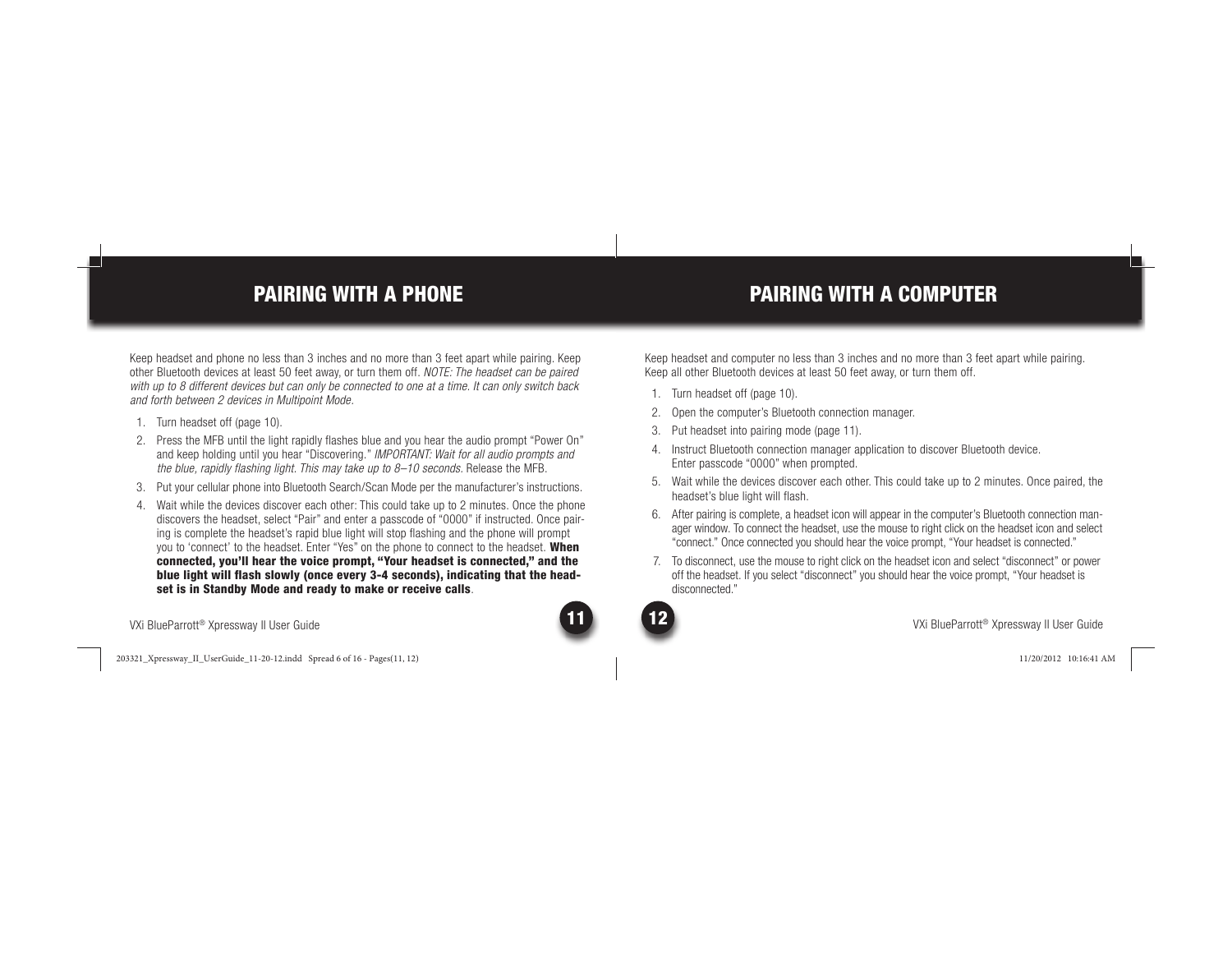## MULTIPLE DEVICE PAIRING

The BlueParrott Xpressway II can pair with up to 8 devices at the same time; however, only one device may be connected to the headset at a time, *unless the headset is in Multipoint Mode* (see page 14). To pair the headset with a Bluetooth cell phone or other Bluetooth device, such as a Bluetooth enabled computer, follow the instructions on pages 11 and 12 of this manual. Remember that all devices except for the ones being paired must either be powered off or at least 50 feet away during the pairing process.

Once all devices are paired, connection to the last paired device can be made by turning the headset off and then on again, or with a quick press of the MFB. The headset will connect to the devices in reverse order of pairing. For instance, if device A, B and C were paired in that order, connection will be established to C first. If C is not available (turned off, out of range), the headset will connect to B, etc.

## MULTIPOINT MODE

Multipoint Mode allows you to pair and switch between two Bluetooth devices.

## ENABLING MULTIPOINT MODE

- 1. Turn the headset on (see page 10). It will display a double-blinking blue light and you will hear a voice prompt, "Power on."
- 2. While pressing the MFB button, quickly press the Volume Up and Volume Down buttons at the same time, and then release all buttons.
- 3. You will hear 4 rising tones.
- 4. Once Multipoint Mode is active, shut the headset off.

PAIRING the BlueParrott Xpressway II HEADSET to the FIRST BLUETOOTH DEVICE

- 5. Get the first Bluetooth device ready to pair to the headset.
- 6. Put the headset in pairing mode (see page 11).
- 7. Once the first Bluetooth device is connected, shut off the device and the headset.

VXi BlueParrott® Xpressway II User Guide

203321\_Xpressway\_II\_UserGuide\_11-20-12.indd Spread 7 of 16 - Pages(13, 14) 03321\_Xpressway\_II\_UserGuide\_11-20-12.indd 11/20/2012 10:16:42 AM 1/20/2012

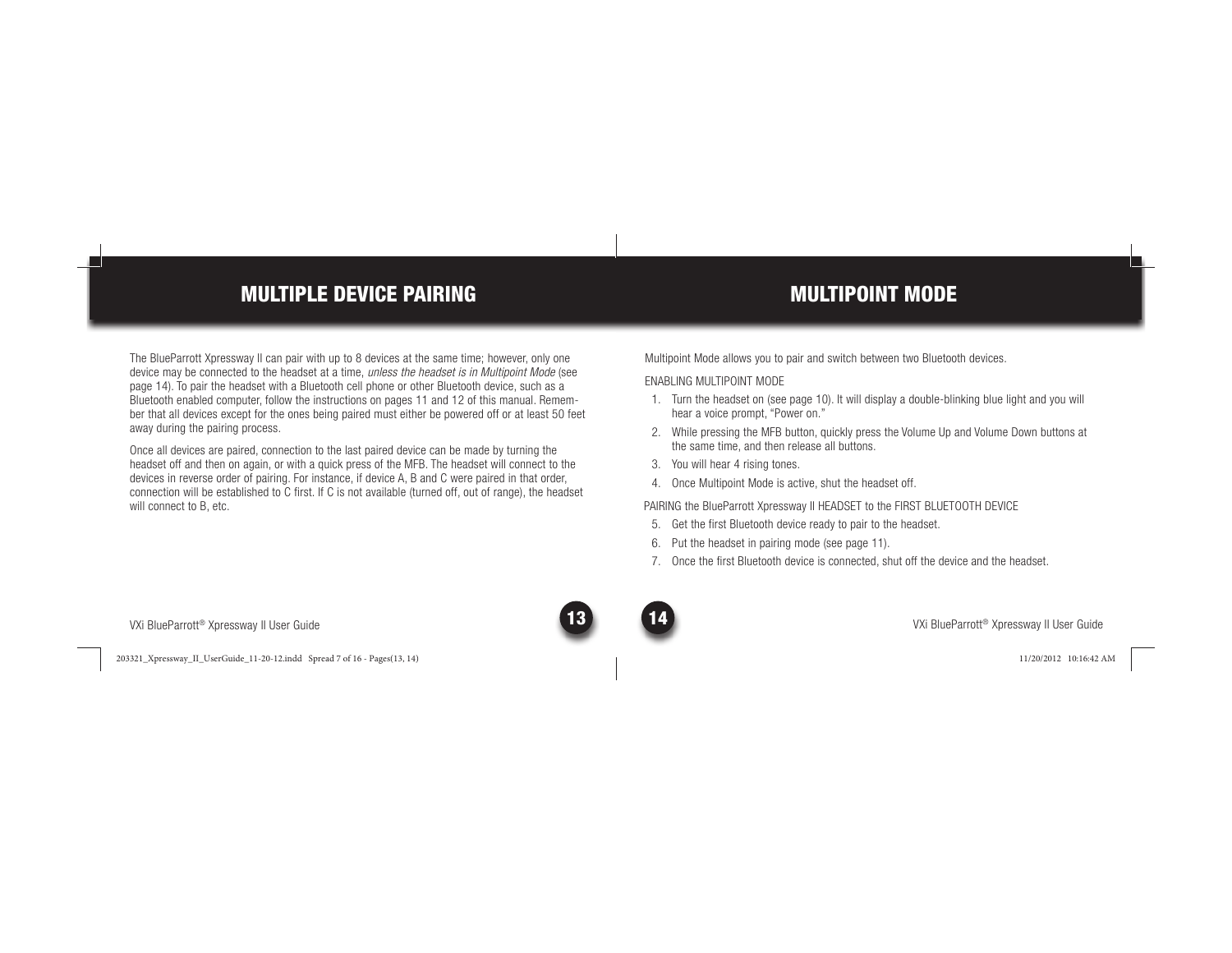## MULTIPOINT MODE

PAIRING the BlueParrott Xpressway II HEADSET to the SECOND BLUETOOTH DEVICE

- 8. Repeat steps for pairing the second Bluetooth device
- 9. Get the second Bluetooth device ready to pair to the headset.
- 10. Put the headset in pairing mode (see page 11).
- 11. When the second Bluetooth device is connected, turn it and the headset off.

USING TWO BLUETOOTH DEVICES with the BlueParrott Xpressway II HEADSET (AFTER PAIRING)

- 12. Start with the BlueParrott Xpressway II headset turned off. Turn both Bluetooth devices on, and make sure both are ready to accept the headset connection.
- 13. Power on headset (see page 10).
- 14. The BlueParrott Xpressway II headset will connect to both Bluetooth devices. As each Bluetooth device connects to the headset, you will hear the voice prompt, "Your headset is connected."

## PROXIMITY PAIRING

Proximity Pairing enables the headset to find the closest "discoverable" phone.

- 1. Make sure the headset is powered on (see page 10).
- 2. Hold the MFB down and quickly press the Volume Down button.
- 3. You should hear the voice prompt "discovering" in the headset.
- 4. The headset lights will rapidly flash blue.
- 5. The headset initiates pairing activity, and the user has to accept the incoming pairing invitation on the phone. *NOTE: This may include entering the pin number "0000" (four zeros).*

VXi BlueParrott® Xpressway II User Guide

203321\_Xpressway\_II\_UserGuide\_11-20-12.indd Spread 8 of 16 - Pages(15, 16) 03321\_Xpressway\_II\_UserGuide\_11-20-12.indd 11/20/2012 10:16:42 AM 1/20/2012



VXi BlueParrott® Xpressway II User Guide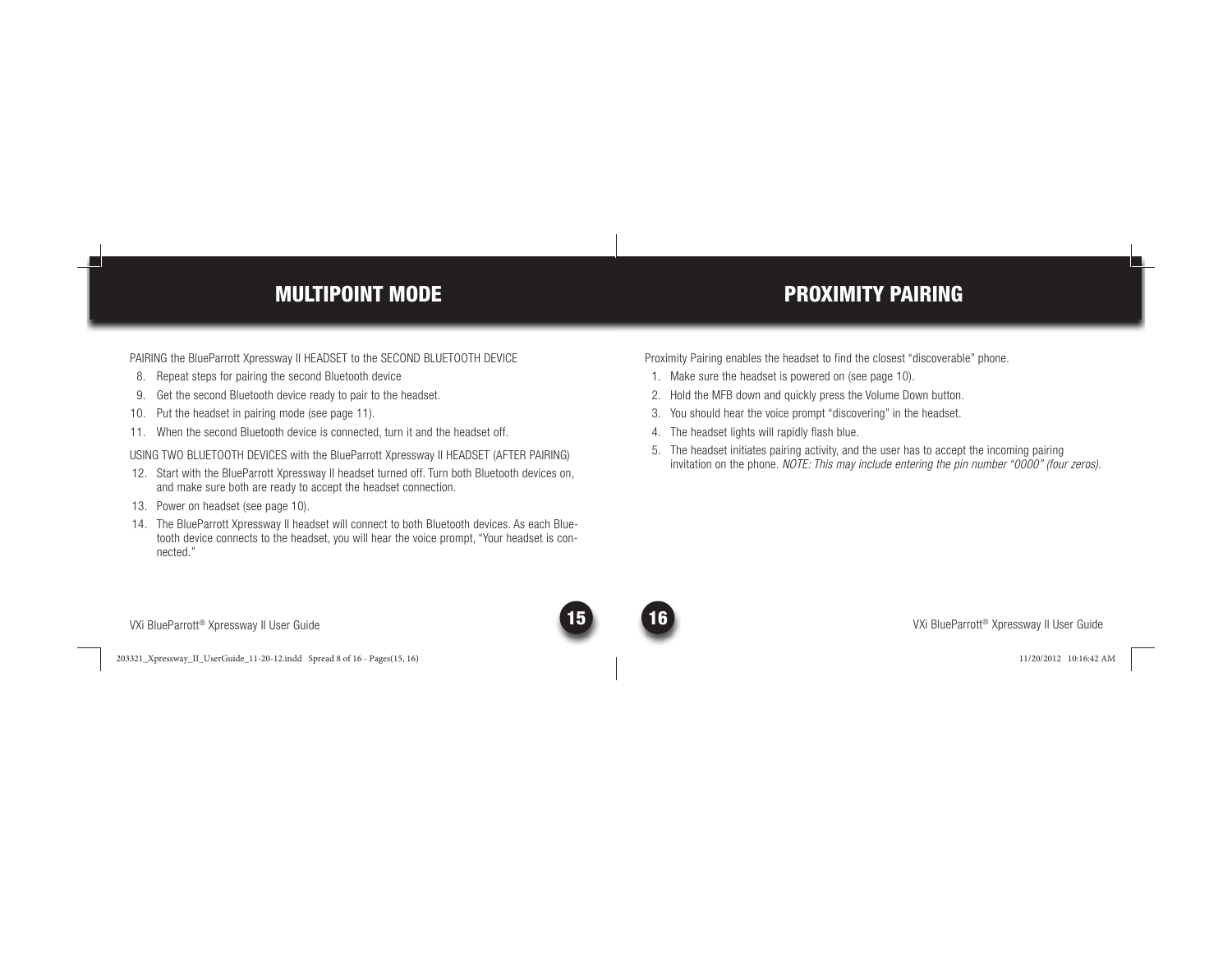## MAKING A CALL

If you have not paired the headset and phone together yet, you must do so (page 11).

- 1. Turn on your cell phone. Be sure the Bluetooth option is enabled on your phone (refer to your phone's user guide for instruction).
- 2. Put headset on and properly position the microphone (page 6). To turn headset on, press MFB for 2-3 seconds. The headset will automatically attempt to connect with the last device it was paired or connected with. Once connected, you should hear the voice prompt, "Your headset is connected."
- 3. Dial the phone and make a call as usual. Or use the headset's Voice Dial function (page 20) to make a call.
- 4. To end call, quickly press the MFB on the headset and release. You will hear a voice prompt, "Call terminated." The call will end and the headset will enter Standby Mode.

In order to answer a call, the headset must be in Standby Mode (page 10).

- 1. Put headset on. Position the microphone (page 6).
- 2. When your cell phone rings, you will hear ring tones in the headset. Answer the call by quickly pressing the headset's MFB and release. You will hear 2 rising tones and the MFB button will blink blue every second.

ANSWERING A CALL

 3. To end the call, quickly press the MFB on the headset and release. You will hear a voice prompt, "Call terminated," and the headset will enter Standby Mode.

VXi BlueParrott® Xpressway II User Guide <sup>17</sup>

203321\_Xpressway\_II\_UserGuide\_11-20-12.indd Spread 9 of 16 - Pages(17, 18) 03321\_Xpressway\_II\_UserGuide\_11-20-12.indd 11/20/2012 10:16:42 AM 1/20/2012

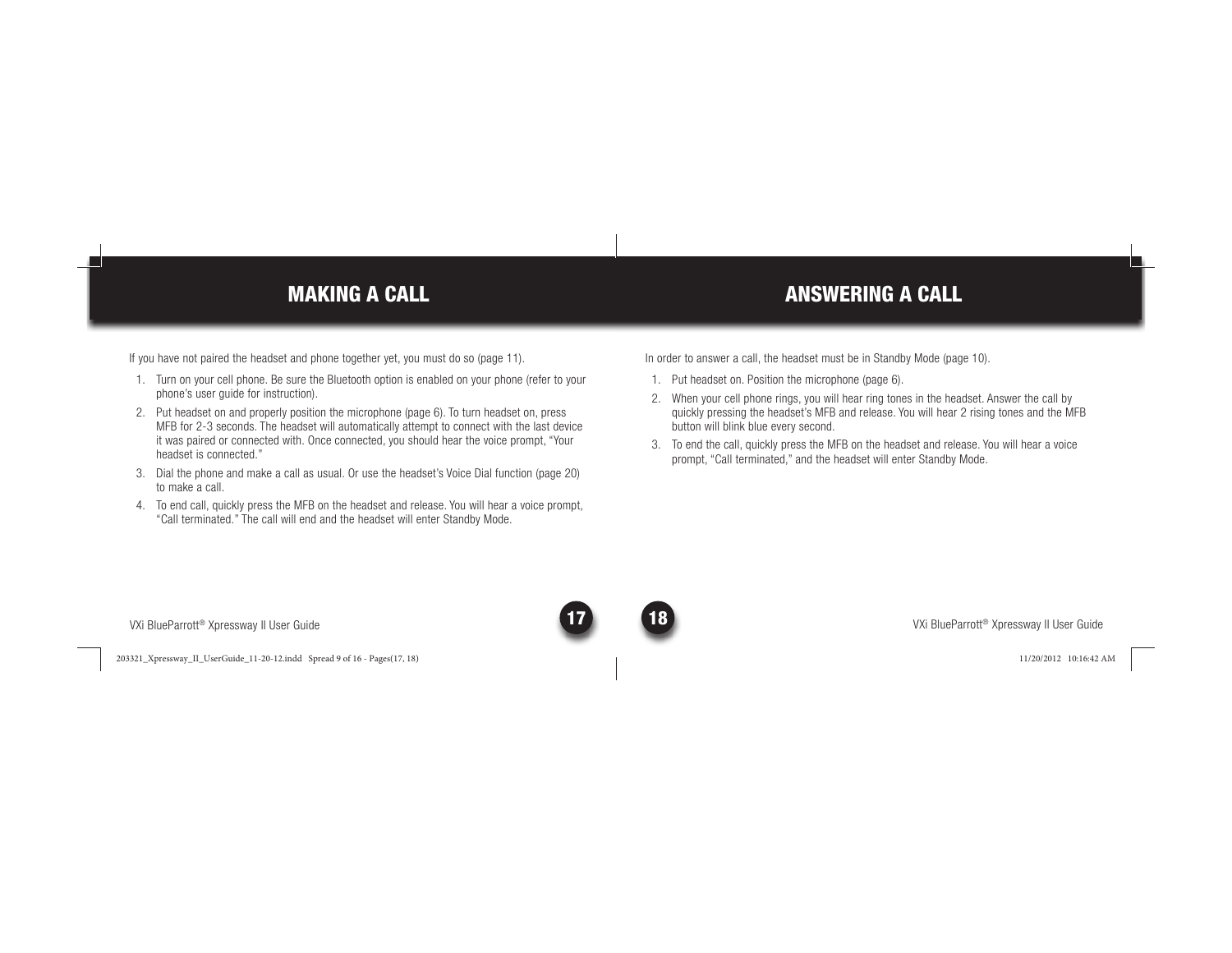# OPERATION WHILE USING THE CHARGER / ADAPTER

## ADDITIONAL FUNCTIONS

The Xpressway II headset will operate from battery power or from the AC or DC charger/adapter.

*NOTE: Do not attach the charger mid-call. This will cause the headset to reset, and the call will be sent back to the phone.*

When the headset is operating from the battery, all indicator lights and sounds will function as described in this guide.

When the headset is operating from the charger/adapter, the headset—including the audio indicators—will function as described in this user guide. However, the MFB lights will indicate the battery charge status (see page 8).

While the headset is on the charger, press and hold the MFB long enough to power the unit on. The headset should reconnect automatically unless your phone is set to "always ask" for connection requests.

After the battery is fully charged, the MFB charge light will turn and stay blue. As long as the charger/adapter is connected to the headset, the indicator light will remain blue.

*NOTE: Your cell phone must support the following functions (consult the phone owner's manual).*

### LAST NUMBER REDIAL

 To re-dial the last number that was dialed from the cell phone, press and hold the Volume Down button for approximately 1 second. A beep will be heard and the phone will redial the last number.

#### REJECT A CALL

To reject an incoming call, press and hold the MFB for 2 seconds. You will hear 2 falling tones and the incoming call will be transferred to your voicemail (if available).

## VOICE DIAL

To use the Voice Dial feature of the cell phone, quickly press the MFB on the headset. A tone will be heard and the phone's voice dialer should open. Clearly speak the command. Repeat quick press of the MFB to end Voice Dial. The headset must be in Standby Mode to use this feature.

*More functions on page 21*



203321\_Xpressway\_II\_UserGuide\_11-20-12.indd Spread 10 of 16 - Pages(19, 20) 03321\_Xpressway\_II\_UserGuide\_11-20-12.indd 11/20/2012 10:16:42 AM 1/20/2012

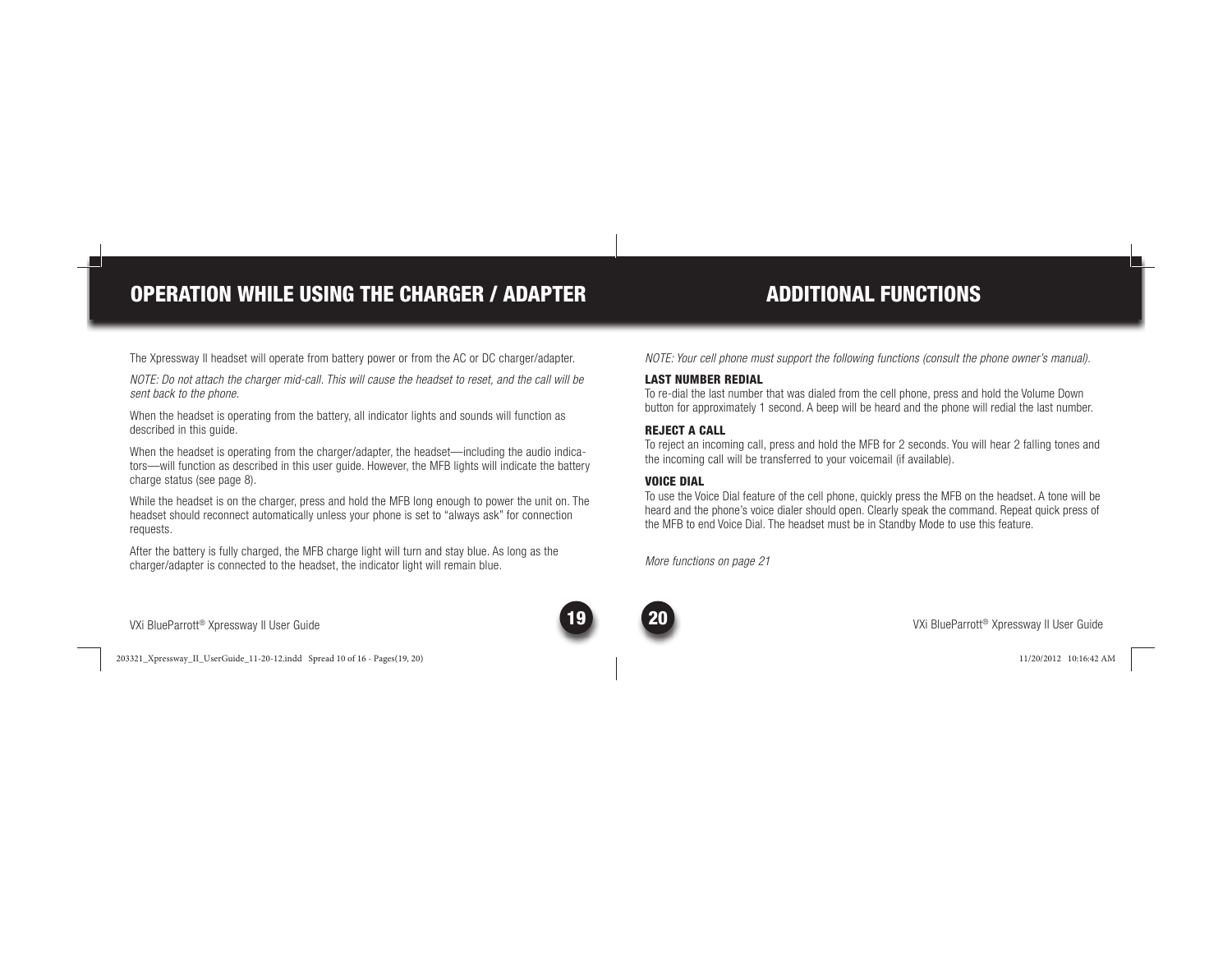## ADDITIONAL FUNCTIONS

*NOTE: Your cell phone must support the following functions (consult the phone owner's manual).*

#### TRANSFER AUDIO

 To transfer audio from the headset to the cell phone while on a call, press and hold the Volume Down button for 1-2 seconds. The audio will transfer to the phone; repeat to transfer audio back to the headset. When audio is transferred to the phone, the light on the headset will be off until the audio is transferred back to the headset.

### TURN HEADSET INDICATOR LIGHTS ON/OFF

A quick press of both the Volume Up and Volume Down buttons at the same time will turn the headset indicator lights off, repeat to turn the indicator lights on. When powering on the headset, the indicator lights will be in the same state as they were when last powered off.

#### AUTOMATIC BLUETOOTH CONNECTION

When the headset is powered on, it will automatically attempt to connect to the last device it was paired with. If the headset was paired with multiple devices and the last connected device is not available (turned off, out of range,etc.), the headset will attempt to connect to the second to the last device it was connected to, etc. It is also possible to reconnect to the device with a quick press of the headset's MFB. A tone and the voice prompt, "Your headset is connected," will be heard and the two devices should connect.

VXi BlueParrott® Xpressway II User Guide

203321\_Xpressway\_II\_UserGuide\_11-20-12.indd Spread 11 of 16 - Pages(21, 22) 03321\_Xpressway\_II\_UserGuide\_11-20-12.indd 11/20/2012 10:16:43 AM 1/20/2012

The headset must be on to perform this function.

To reset the headset's internal paired devices list, hold the headset near your ear. Press and hold the Volume Up and the Volume Down buttons simultaneously for approximately 5-6 seconds until two low tones are heard.

RESET PAIRED DEVICES LIST

This procedure may be necessary if the headset will not pair or connect to a device.

*NOTE: Pairing information for devices previously paired with the headset will be lost. Headset will need to be paired to the device after reset has occurred.*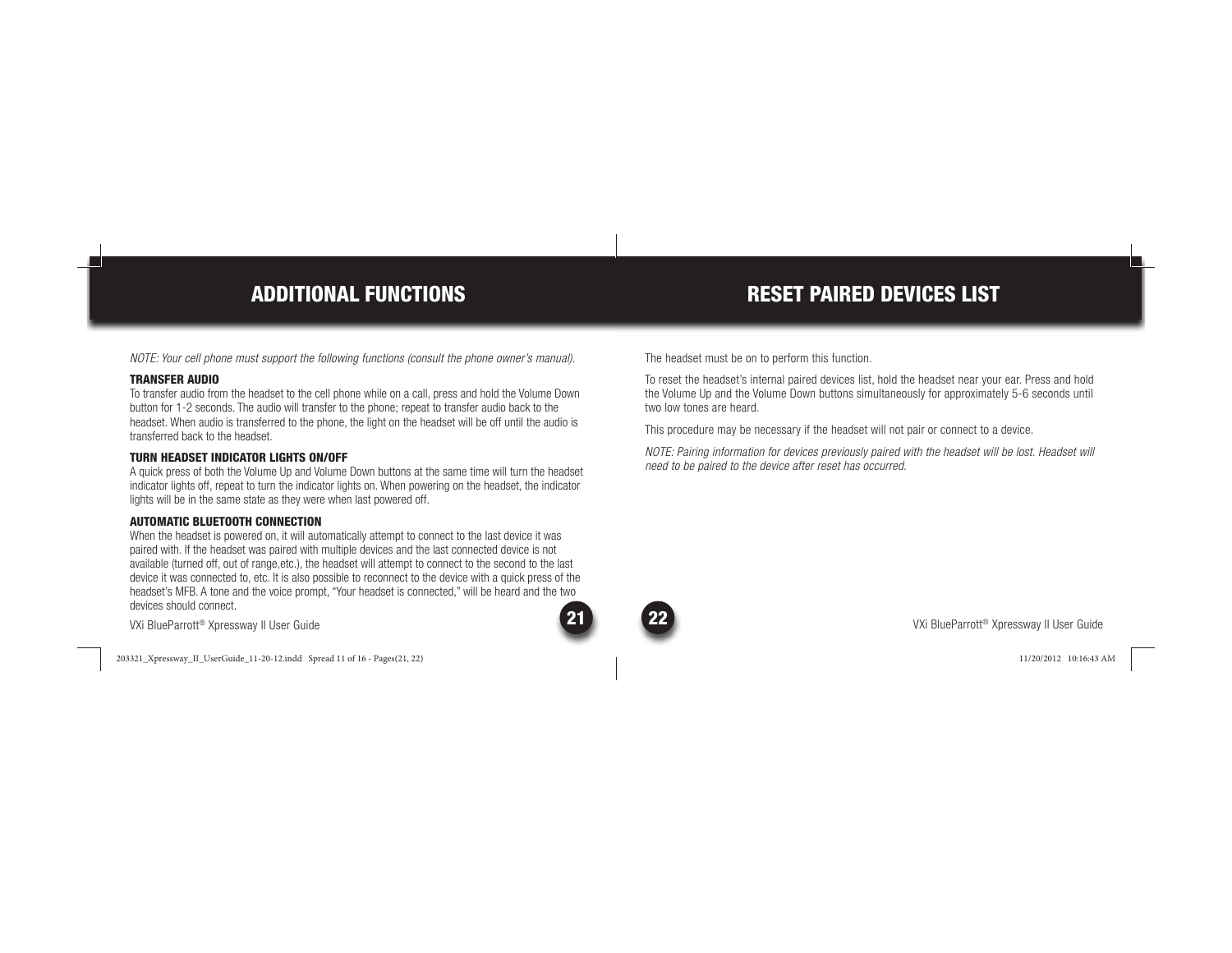# CALL WAITING / REJECTING A CALL

## **SPECIFICATIONS**

- 1. To accept an incoming call while talking on an active call, press the MFB button twice to put the active call on hold.
- 2. To switch to the original call, quickly press the MFB button once. *NOTE: Depending on your phone's programming, you may be able to switch between calls from the phone's call handling menu.*
- 3. To reject an incoming call while on an active call, press and hold the MFB button for 2 seconds. The incoming call will go to voicemail, if available and supported by your cell phone (page 20).

Range: Up to 66 feet. Best range is achieved with line-of-sight positioning of headset and cell phone. Certain conditions and obstructions, such as wireless devices, placing your phone on a metal surface (such as your vehicle's hood), walls, etc., can inhibit radio wave transmission and reduce range.

**Talk Time**:  $7+$  hours on a 2.5-hour charge.

**Standby Time**: Up to 150 hours on a 2.5-hour charge.

VXi BlueParrott® Xpressway II User Guide

203321\_Xpressway\_II\_UserGuide\_11-20-12.indd Spread 12 of 16 - Pages(23, 24) 03321\_Xpressway\_II\_UserGuide\_11-20-12.indd 11/20/2012 10:16:43 AM 1/20/2012



VXi BlueParrott® Xpressway II User Guide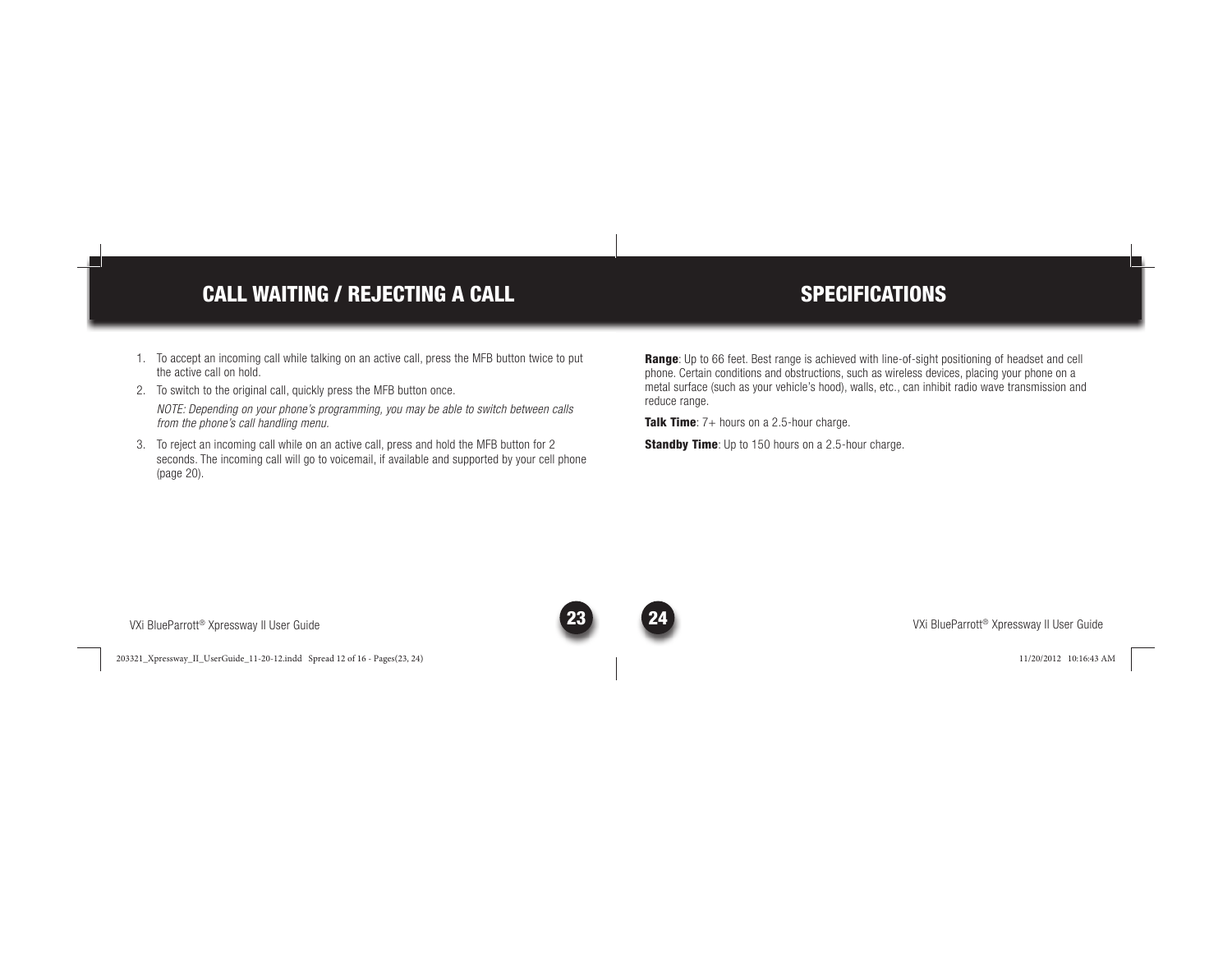## FUNCTIONS & INDICATORS

| <b>Function</b>                      | <b>Button/Duration of press</b>  | <b>IFD Indicator</b>             | <b>Audio Indicator</b> | <b>Voice Indicator</b>         |
|--------------------------------------|----------------------------------|----------------------------------|------------------------|--------------------------------|
| Power On                             | MFB (2-3 seconds)                | Blue, double flash<br>(1 second) | Short tone             | "Power on"                     |
| Power Off                            | MFB (3-4 seconds)                | All I FDs turn off               | <b>NONF</b>            | "Power off"                    |
| Fnable<br>Pairing Mode               | MFB (5-15 seconds)               | Blue, rapid flash                | <b>NONF</b>            | "Discovering"                  |
| <b>Headset connects</b><br>to device | n/a                              | Blue, slow flash                 | <b>NONF</b>            | "Your headset is<br>connected" |
| Connect to A2DP                      | n/a                              | Blue, quick<br>double flash      | <b>NONF</b>            | "Your headset is<br>connected" |
| Volume Up                            | Volume Up (quick press)          | <b>NONF</b>                      | Single tone            | <b>NONF</b>                    |
| <b>Volume Down</b>                   | <b>Volume Down (quick press)</b> | <b>NONF</b>                      | Single tone            | <b>NONF</b>                    |

## FUNCTIONS & INDICATORS

| <b>Function</b>                      | <b>Button/Duration of press</b>    | <b>LED Indicator</b>           | <b>Audio Indicator</b>                | <b>Voice Indicator</b> |
|--------------------------------------|------------------------------------|--------------------------------|---------------------------------------|------------------------|
| Mute (On/Off)                        | Volume Up (2 seconds)              | <b>NONF</b>                    | Single tone                           | <b>NONF</b>            |
| Mute reminder                        | n/a                                | n/a                            | Single tone at<br>10-second intervals | n/a                    |
| Voice Dial<br>(Start/End)            | MFB (quick press)                  | <b>NONF</b>                    | Single tone                           | <b>NONF</b>            |
| I ast Number<br>Redial               | <b>Volume Down</b><br>$(1$ second) | <b>NONF</b>                    | Single tone                           | <b>NONF</b>            |
| Answer a Call/<br><b>Active Call</b> | MFB (quick press)                  | Blue flash, once<br>per second | Two rising tones                      | <b>NONF</b>            |
| Fnd a Call                           | MFB (quick press)                  | Blue flash, every<br>4 seconds | <b>NONF</b>                           | "Call terminated"      |
| Reiect a Call                        | MFB (2 seconds)                    | <b>NONF</b>                    | Two falling tones                     | <b>NONF</b>            |

VXi BlueParrott® Xpressway II User Guide 25

203321\_Xpressway\_II\_UserGuide\_11-20-12.indd Spread 13 of 16 - Pages(25, 26) 03321\_Xpressway\_II\_UserGuide\_11-20-12.indd 11/20/2012 10:16:43 AM 1/20/2012



**26** XXi BlueParrott® Xpressway II User Guide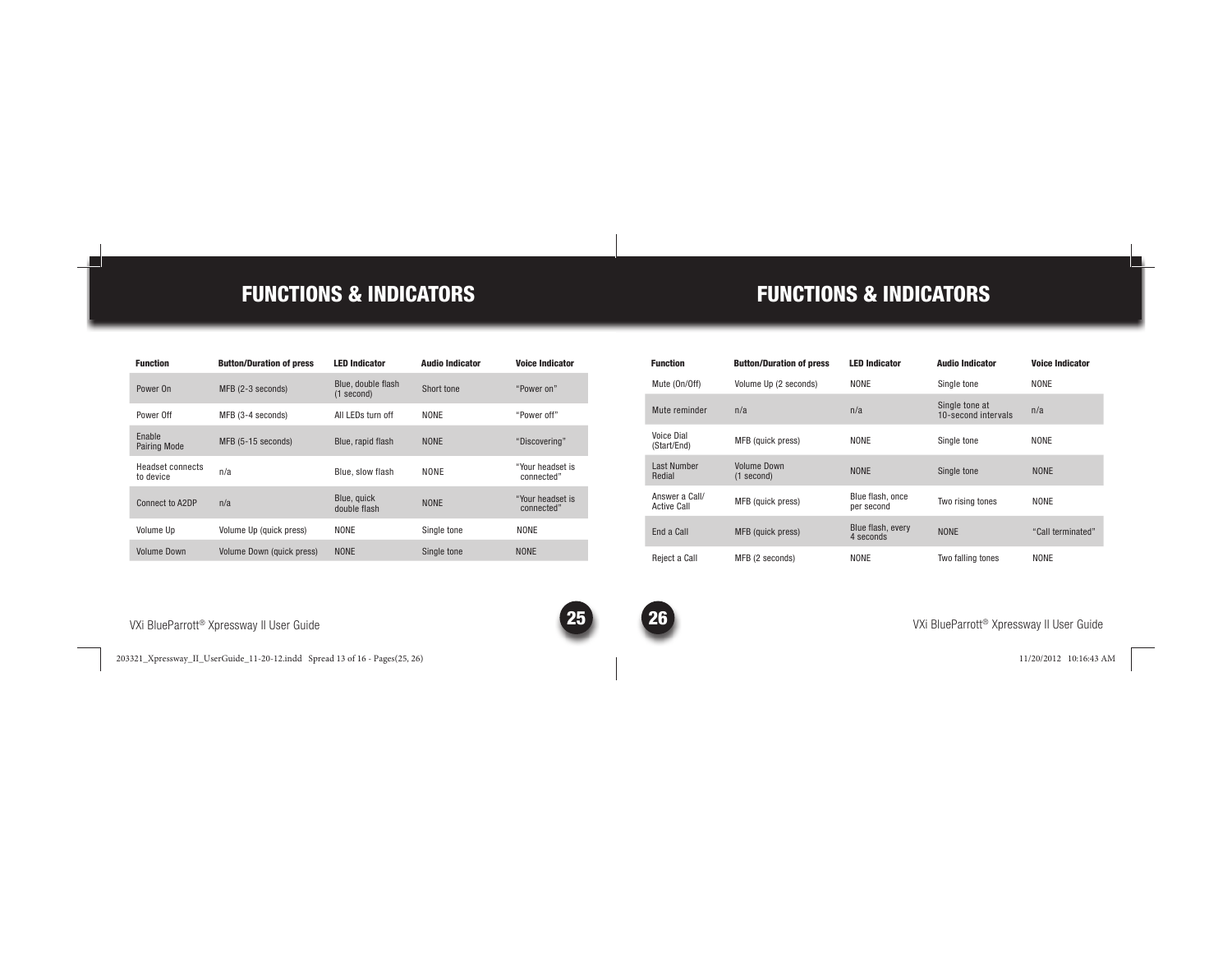## FUNCTIONS & INDICATORS

| <b>Function</b>                  | <b>Button/Duration of press</b>          | <b>IFD Indicator</b> | <b>Audio Indicator</b>          | <b>Voice Indicator</b>             |
|----------------------------------|------------------------------------------|----------------------|---------------------------------|------------------------------------|
| <b>Transfer Audio</b>            | Volume Down (1-2 seconds)                | <b>NONF</b>          | <b>NONF</b>                     | <b>NONE</b>                        |
| Disable I FDs                    | Volume Up/Volume Down<br>(quick press)   | All I FDs turn off   | Short tone                      | <b>NONF</b>                        |
| Fnable I FDs                     | Volume Up/Volume Down<br>(quick press)   | I FDs turn on        | Short tone                      | <b>NONF</b>                        |
| Reset<br><b>Paired Devices</b>   | Volume Up/Volume Down<br>$(5-6$ seconds) | <b>NONF</b>          | 2 low tones                     | <b>NONF</b>                        |
| <b>Disconnect</b><br>from Device | n/a                                      | Blue, double flash   | <b>NONF</b>                     | "Your headset is<br>disconnected." |
| Link Loss                        | <b>NONF</b>                              | Red. slow flash      | <b>NONF</b>                     | "Out of range"                     |
| <b>Low Battery</b>               | <b>NONF</b>                              | Red. fast flash      | Long, high tone<br>@ 20 seconds | "Battery low"                      |

VXi BlueParrott® Xpressway II User Guide 27

203321\_Xpressway\_II\_UserGuide\_11-20-12.indd Spread 14 of 16 - Pages(27, 28) 03321\_Xpressway\_II\_UserGuide\_11-20-12.indd 11/20/2012 10:16:43 AM 1/20/2012

## FUNCTIONS & INDICATORS

| <b>Function</b>                            | <b>Button/Duration of press</b>                          | <b>LED Indicator</b> | <b>Audio Indicator</b>     | <b>Voice Indicator</b> |
|--------------------------------------------|----------------------------------------------------------|----------------------|----------------------------|------------------------|
| Incoming Call Hold                         | MFB (press twice)                                        | <b>NONF</b>          | <b>NONF</b>                | <b>NONF</b>            |
| <b>Accept Held</b><br><b>Incoming Call</b> | MFB (quick press)                                        | <b>NONF</b>          | <b>NONF</b>                | <b>NONF</b>            |
| <b>Reject Held</b><br>Incoming Call        | MFB (1-2 seconds)                                        | <b>NONF</b>          | <b>NONF</b>                | <b>NONF</b>            |
| <b>Fnable</b><br><b>Multipoint Mode</b>    | MFB / Volume Up &<br><b>Volume Down</b><br>(quick press) | <b>NONF</b>          | 4 rising tones             | <b>NONE</b>            |
| Disable<br><b>Multipoint Mode</b>          | MFB / Volume Up<br>& Volume Down<br>(5-6 seconds)        | <b>NONF</b>          | 4 falling tones            | <b>NONE</b>            |
| <b>Start Proximity</b><br>(RSSI) Pairing   | MFB (2-3 seconds), then<br>Volume Down (quick press)     | Blue, rapid flash    | 2 half-second<br>low tones | "Discovering"          |

**28** XXi BlueParrott® Xpressway II User Guide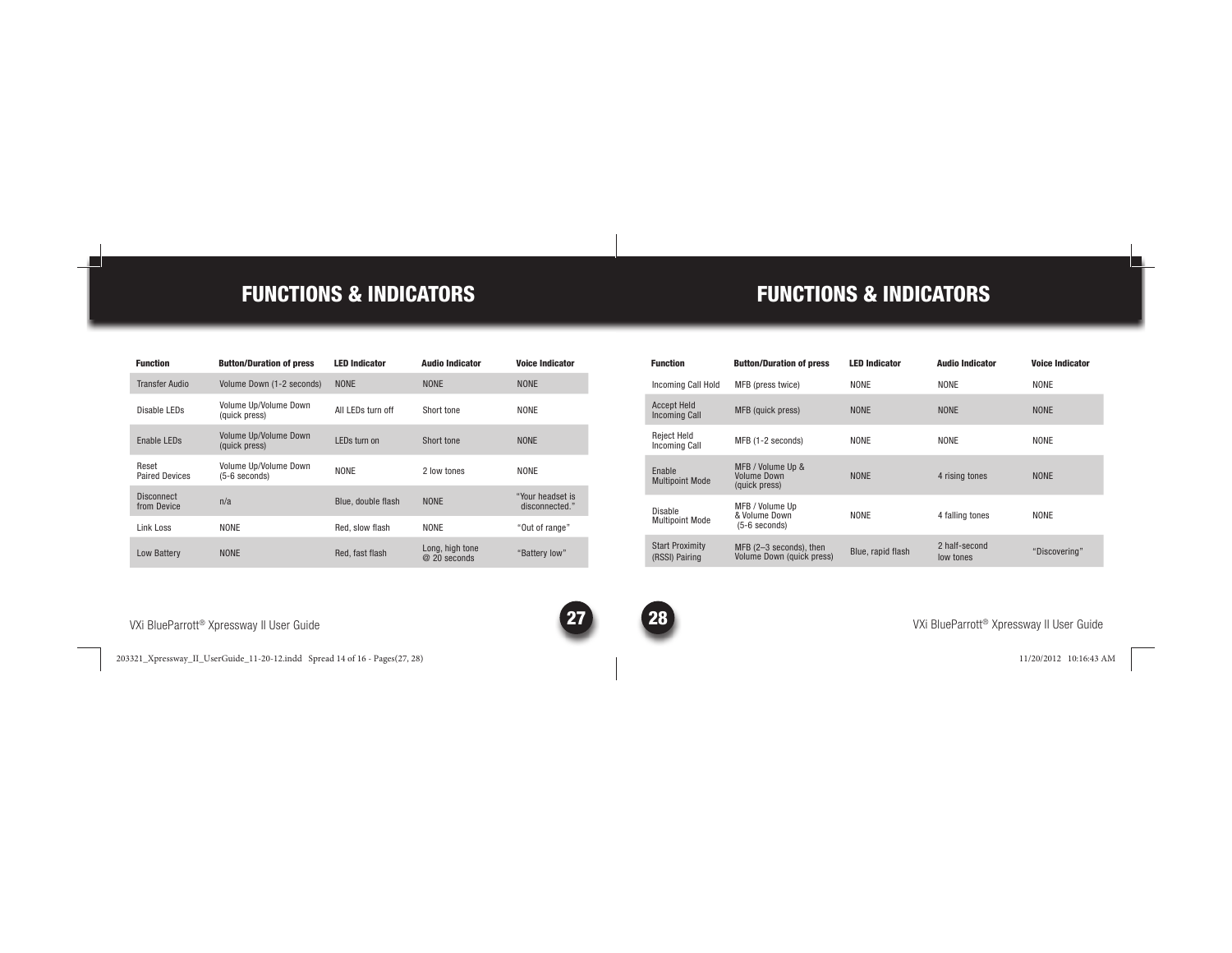## VXi WARRANTY

(1) VXi warrants that your BlueParrott Xpressway II headset system will be free from defects in material and workmanship for one year from the date of purchase. If, during the first year from the date of purchase, your BlueParrott Xpressway II headset system fails to work due to a defect in material or workmanship, VXi will repair or replace the product, at its election, free of charge. Without proof of purchase, the warranty period begins on the date of manufacture. Consumable components (for example, cushions, battery and fuse) are not included in this one-year warranty. (2) The foregoing limited warranty does not cover equipment failure attributable to accident, improper operation, misuse, abuse, or any cause other than defects in the materials or workmanship of VXi's products. (3) VXi's obligations under this warranty are limited to repair or replacement (at our option) of any defective part returned to VXi at the customer's expense. Returned products require a Return Authorization that may be obtained by calling 800-742-8588 or visiting www.vxicorp.com. Products returned to VXi for repair under this warranty will be return shipped to the customer at VXi's expense. (4) THIS LIMITED WARRANTY IS IN LIEU OF ALL OTHER WARRANTIES, EXPRESS OR IMPLIED, INCLUDING THE IMPLIED WARRANTIES OF MERCHANTABILITY AND FITNESS FOR A PARTICULAR PURPOSE. Some jurisdictions do not permit the exclusion of implied warranties and the foregoing exclusions may not apply to you. (5) In no event shall VXi be responsible for any other damages whatsoever, including direct, indirect, special, incidental, consequential, or other damages for breach of this or any other warranty, expressed or implied.

## FCC NOTICE TO USERS

This device complies with part 15 of the FCC rules. Operation is subject to the following two conditions: (1) This device may not cause harmful interference, and (2) This device must accept any interference received, including interference that may cause undesired operation. Users are not permitted to make changes or modify the device in any way. Changes or modifications not approved by VXi Corporation will void the user's authority to operate the equipment. NOTE: This equipment has been tested and found to comply with the limits for a Class B digital device pursuant to part 15 of the FCC rules. These limits are designed to provide reasonable protection against harmful interference in a residential installation. This equipment generates, uses and can radiate radio frequency energy and, if not installed and used in accordance with the instructions, may cause harmful interference to radio communications. However, there is no guarantee that interference will not occur in a particular installation. If this equipment does cause harmful interference to radio or television reception, which can be determined by turning the equipment on and off, the user is encouraged to try to correct the interference by one or more of the following measures:

- Reorient or relocate the receiving antennae
- Increase the separation between the equipment and the receiver
- Connect the equipment into an outlet on a circuit different from that to which the receiver is connected.
- Consult the dealer or an experienced radio/TV technician for help.

VXi BlueParrott® Xpressway II User Guide

203321\_Xpressway\_II\_UserGuide\_11-20-12.indd Spread 15 of 16 - Pages(29, 30) 03321\_Xpressway\_II\_UserGuide\_11-20-12.indd 11/20/2012 10:16:44 AM 1/20/2012